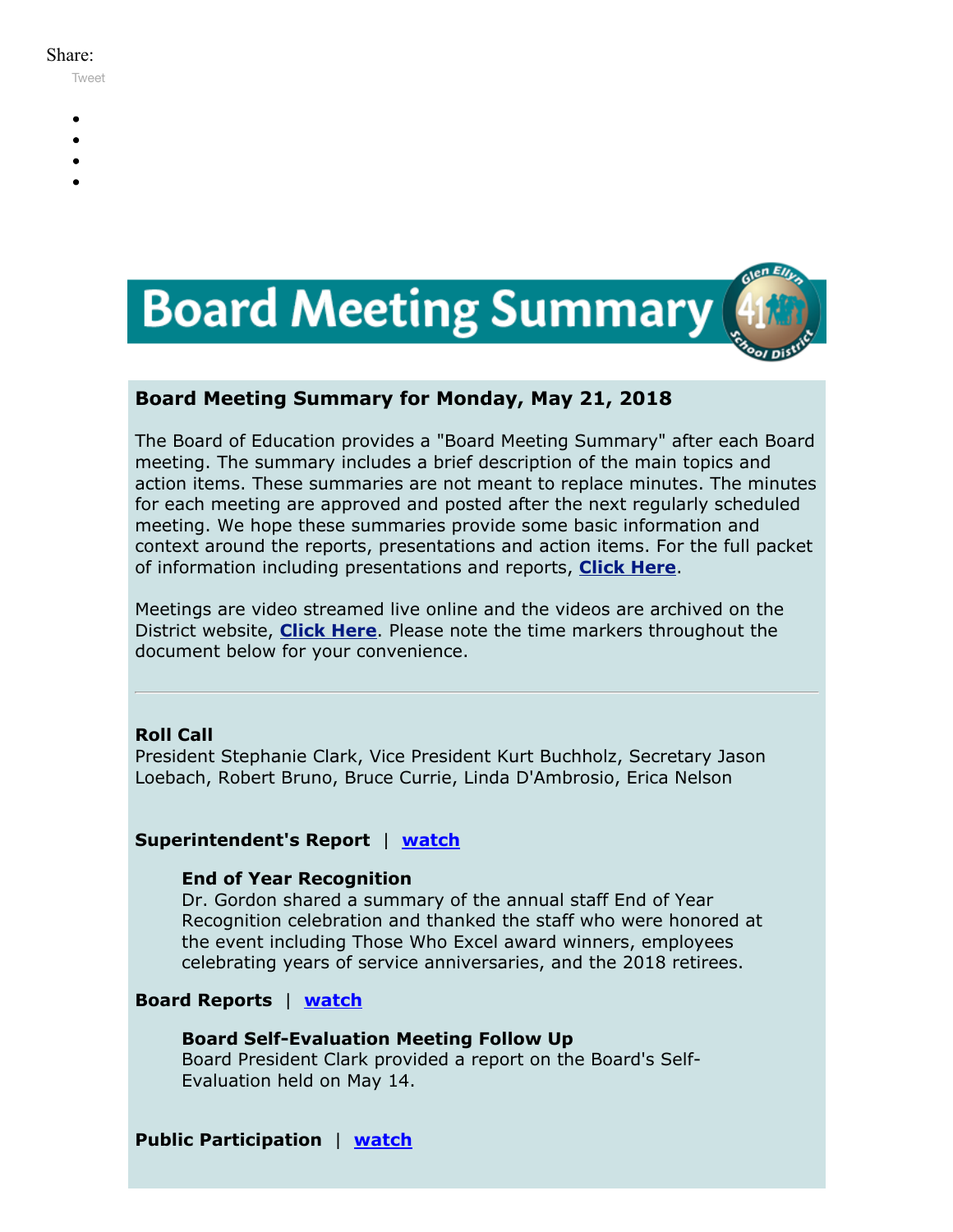# **Presentations**

#### **Construction Update** | **[watch](https://youtu.be/vXj20s6pgwc?t=54m35s)**

Jack Hayes and Fred Morano from FQC Construction shared an update on the construction at Hadley Junior High School and the work that will begin at Churchill Elementary School this summer.

# **Legacy Update: Science, Social Studies and Team 21** | **[watch](https://youtu.be/vXj20s6pgwc?t=1h10m20s)**

Assistant Superintendent for Teaching, Learning and Accountability Dr. Katie McCluskey presented data and answered Board member questions about science and social studies at the elementary schools and at Hadley Junior High School. She also provided an update about the work of Team 21 throughout the school year.

## **Board Legacy Goal Report - Hire Consultant for Small Parcel Study**

Dr. Gordon shared that he has met with commercial real estate consultants and presented a plan for finding space options within the district.

# **Discussion** | **[watch](https://youtu.be/vXj20s6pgwc?t=1h39m38s)**

### **2018-2019 Professional Development in Inclusionary Practices**

Director of Special Education Laurel O'Brien presented a proposal for staff professional development for next year with inclusion expert Julie Causton. The Board engaged Ms. O'Brien in discussion about the plan content and costs.

### **Individual Education Plan (IEP) Software**

Director of Student Services Laurel O'Brien presented a recommendation to change the District's IEP software system to PowerIEP. She shared that it is a student centered program and is not just a program used to fill out forms. Director of Technology Mike Wood also added that many other districts use this tool.

# **Churchill School Wide Title I Plan**

Assistant Superintendent for Human Resources Marci Conlin presented information about Churchill's status as a Title I school and the plan that must be approved by the Board of Education prior to submitting the grant for these federal funds.

# **Action Items**

### **Consent Agenda** | **[watch](https://youtu.be/vXj20s6pgwc?t=2h43m44s)**

### **Finance, Facilities and Operations**

Treasurer's Report Investment Schedule Monthly Revenue/Expenditure Summary Report Summary of Bills and Payroll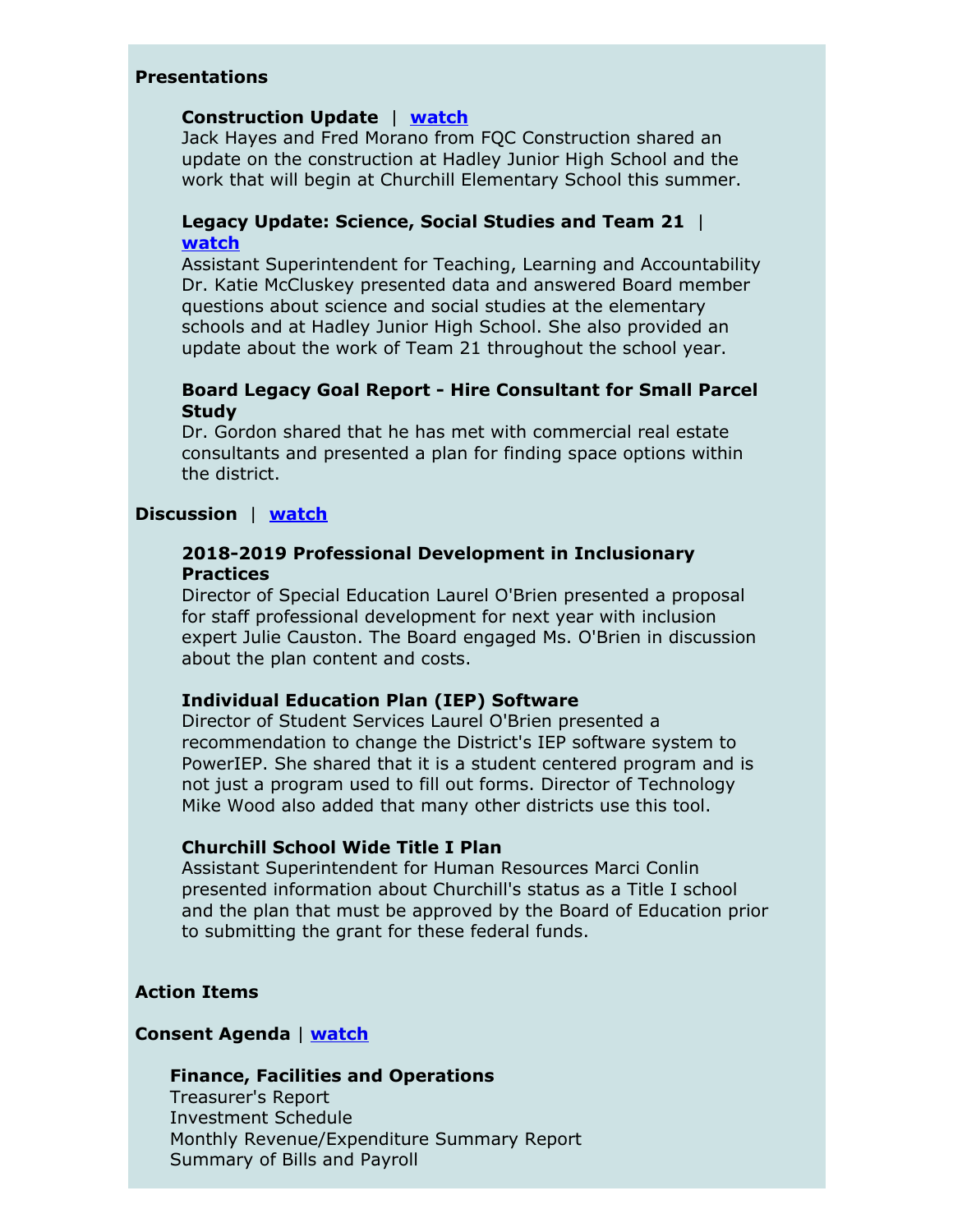Vandalism Report Disposal of Surplus Property FOIA Report School District Payment Order - May 2, 2018 - May 15, 2018

## **Board Meeting Minutes**

May 7, 2018 - Regular [Meeting](https://v3.boardbook.org/Public/PublicItemDownload.aspx?ik=42523430) Minutes May 7, 2018 - Regular Meeting Minutes - Closed May 14, 2018 - Special [Meeting](https://v3.boardbook.org/Public/PublicItemDownload.aspx?ik=42523433) Minutes May 14, 2018 - Special Meeting Minutes-Closed

(Voted Yes - President Stephanie Clark, Vice President Kurt Buchholz, Secretary Jason Loebach, Robert Bruno, Bruce Currie, Linda D'Ambrosio, Erica Nelson)

#### **Adjourn to Closed Session**

(Voted Yes - President Stephanie Clark, Vice President Kurt Buchholz, Secretary Jason Loebach, Robert Bruno, Bruce Currie, Linda D'Ambrosio, Erica Nelson )

## **Superintendent Recommendations** | **[watch](https://youtu.be/vXj20s6pgwc?t=3h37m15s)**

#### **Personnel Report**

(Voted yes - President Stephanie Clark, Vice President Kurt Buchholz, Secretary Jason Loebach, Robert Bruno, Bruce Currie, Linda D'Ambrosio, Erica Nelson)

#### **Board Policy Revisions - Second Reading and Adoption**

(Voted Yes - President Stephanie Clark, Vice President Kurt Buchholz, Secretary Jason Loebach, Robert Bruno, Bruce Currie, Linda D'Ambrosio, Erica Nelson)

# **Hadley Activelylearn.com & Elementary Reflex Math Subscription Renewals**

(Voted Yes - President Stephanie Clark, Vice President Kurt Buchholz, Secretary Jason Loebach, Robert Bruno, Bruce Currie, Linda D'Ambrosio, Erica Nelson)

# **Ratification of Schedule AA to Master Lease Agreement between American Financial Services, Inc. and the School District for the finance lease of \$43,569.54 per year for Chromebook**

(Voted Yes - President Stephanie Clark, Vice President Kurt Buchholz, Secretary Jason Loebach, Robert Bruno, Bruce Currie, Linda D'Ambrosio, Erica Nelson)

### **Items for Consideration for Future Agenda** | **[watch](https://youtu.be/vXj20s6pgwc?t=3h42m34s)**

**Other** | **[watch](https://youtu.be/vXj20s6pgwc?t=3h48m30s)**